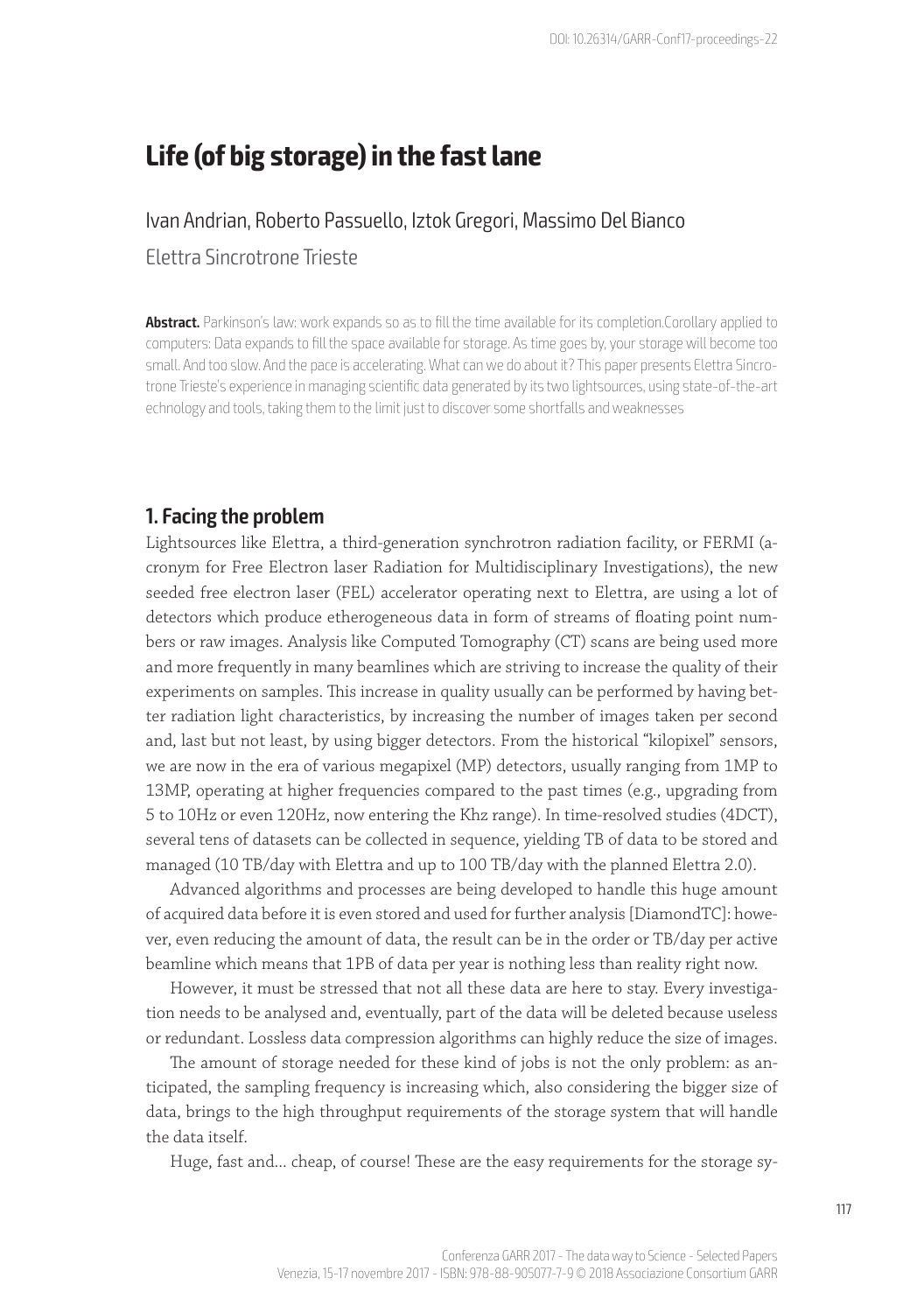stems at any lightsource facilities these days.

# **2. Evolution of storage at Elettra**  Prehistoric era: minicomputers

Elettra was built in the early nineties, starting operating with its first beam in 1993. At that time, the main storage facility for scientific data (as well as the technology for data analysis) was based on a number of DEC AlphaServer 2100 and VAXstation machines running OpenVMS and, lately, Tru64 Unix (Fig. 1). When the use of personal computers became common, these were widely used as storage systems at the beamlines against the DEC servers; as a side effect, this led to a very etherogeneous situation with no centralised standard of access for the data. After a number of years this anarchic situation came to an end: a more organised approach was mandatory, and the needs for a high performance, reliable, centralised storage were born.

Fig. 1 DEC AlphaServer 2100



## Middle age: SANs

When the hype of data storage anarchy was gone leaving only the dark face of the trend, the new Storage Area Network products looked like the cure for any disease. EMC2 entered the Elettra datacenter with a CX4-240 machine and everybody was happy with its assistance, internal redundancy and scalability. After a bit of use, however, some important limits of the system became clear to the operators: even if rock solid, so that a good lifetime of about ten years could be foreseen, the performances were not as needed. Expandibility was one key factor of the system, however it came at a cost: every original spare part, even if similar or even identical (i.e., rebranded) to many other products on the unbranded market, costed twice. When it came the time of a SAN expansion, right after the end of the included support period, the estimated cost of support renewal and new disks was absurdly high. A quick market research suggested that it was cheaper to buy a new complete solution based on Commodity Off The Shelf (COTS) hardware.

## A new hope: DFS on COTS

At the beginning of the new millennium the server area of the PC market was quickly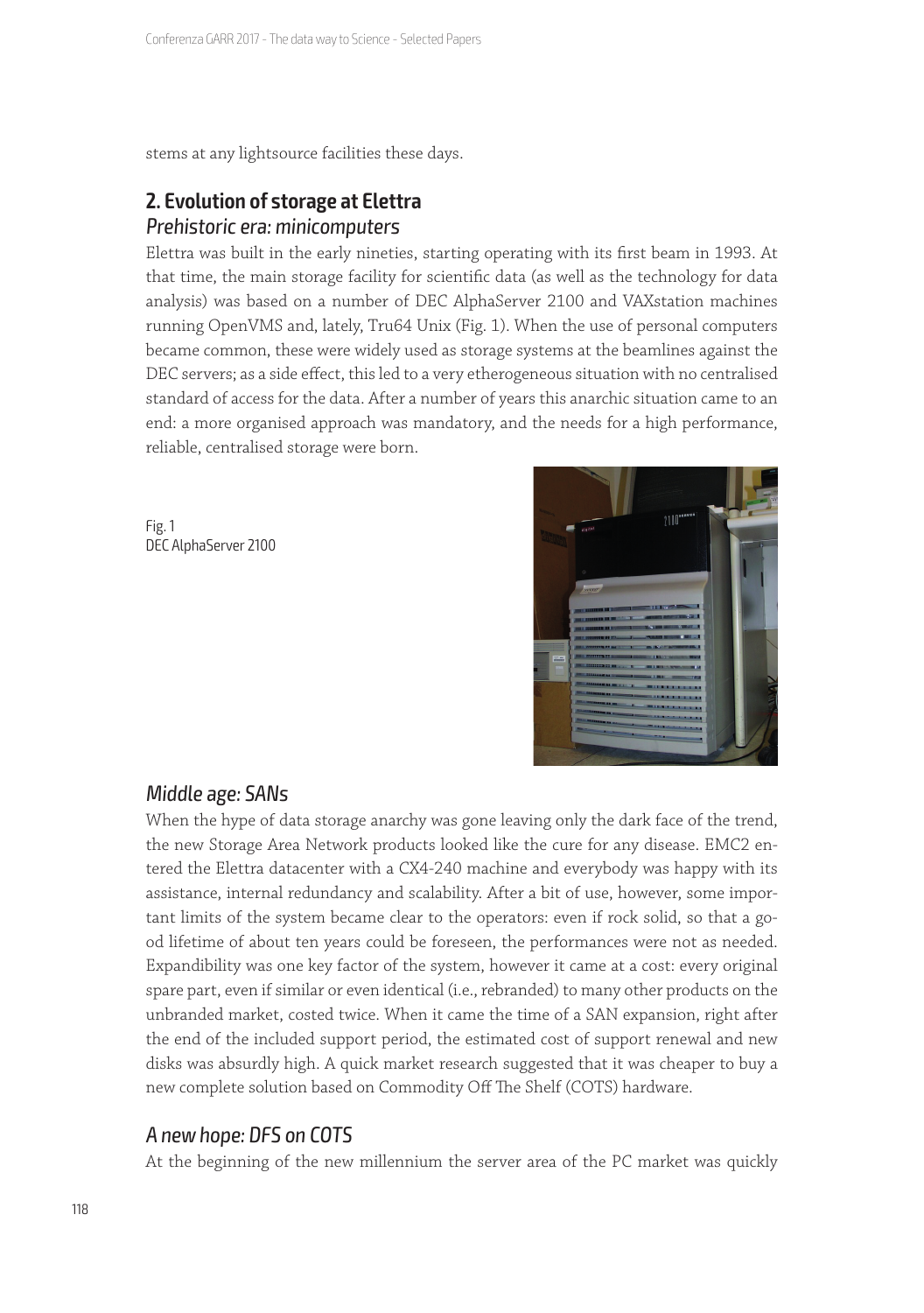evolving in technology and power, while the prices were going down. Linux was becoming more stable and powerful, gaining many features ready for the enterprises, in particular for the research centres where the IT departments have always been interested in stateof-the-art technology. The evolution of the storage at Elettra passed through dedicated fileservers based on the x86\_64 architecture with a lot of disks onboard, managed by dedicated RAID controllers and usually exporting the volumes via NFS to the data acquisition workstations at the beamlines. Pretty soon the increasing number of such servers was causing problems in terms of mainteinability, not counting the issues when the volumes needed to be expanded, operation that could often lead to downtimes due to physical installation of new hardware. At that time, however, open source Distributed Filesystems (DFS) where production ready.

## A Big Bench to accomodate all the data

Experiments with distributed filesystems at Elettra were performed in the past. The initial choice of IBM's General Parallel FileSystem on Linux (GPFS, now rebranded as IBM Spectrum Scale [GPFS]) was promising, with only minor stability problems when performing maintenance operations on problematic volumes. GPFS is always been a commercial product, but at the time it was offered at no cost for research facilities. Suddenly, IBM changed this license and the costs were not sustainable for our laboratory; it was then decided to move to an Open Source DFS. After some tests the choice went to Gluster [gluster], a promising technology initially developed by Gluster Inc. and then bought by Red Hat. Gluster exports one or more underlying filesystems to a cluster; both spanned and replicated (or mixed) configurations can be made, providing expandibility and redundancy. The simplified specifications of the Elettra "Bigbench" storage cluster commissioned in 2011 were the following:

- 7 Supermicro 4U servers;
- 24 x 3TB SAS disks per server (72TB raw per node);
- 2-copies mirrored volumes between the servers to cover possible failures or maintenance downtimes;
- total of 504 TB raw, 252 TB net;
- RAID 6 with dedicated controller on every server for in-node disk failure protection;
- LVM + XFS (lately, ZFS) as underlying gluster brick structure;
- dedicated 10Gbps network between the cluster nodes, 1Gbps network to the client workstations;
- glusterFS accessed by some XEN virtual machines used as frontend peers for the data acquisition machines to which the volumes were exported via NFS.

Before moving the servers into production some tests were performed on the machines in order to get some performance benchmarks. Considering the RAID controller, LVM and XFS, the iozone tool gave results around 1GB/s both in reading and writing, not considering the controller cache. However, performances were affected by the pile of layers, in particular Gluster and, obviously, by the network itself with its theoretical limit of 10Gb/s. Analysing the whole architectural setup as depicted in fig. 2, it was decided to get rid of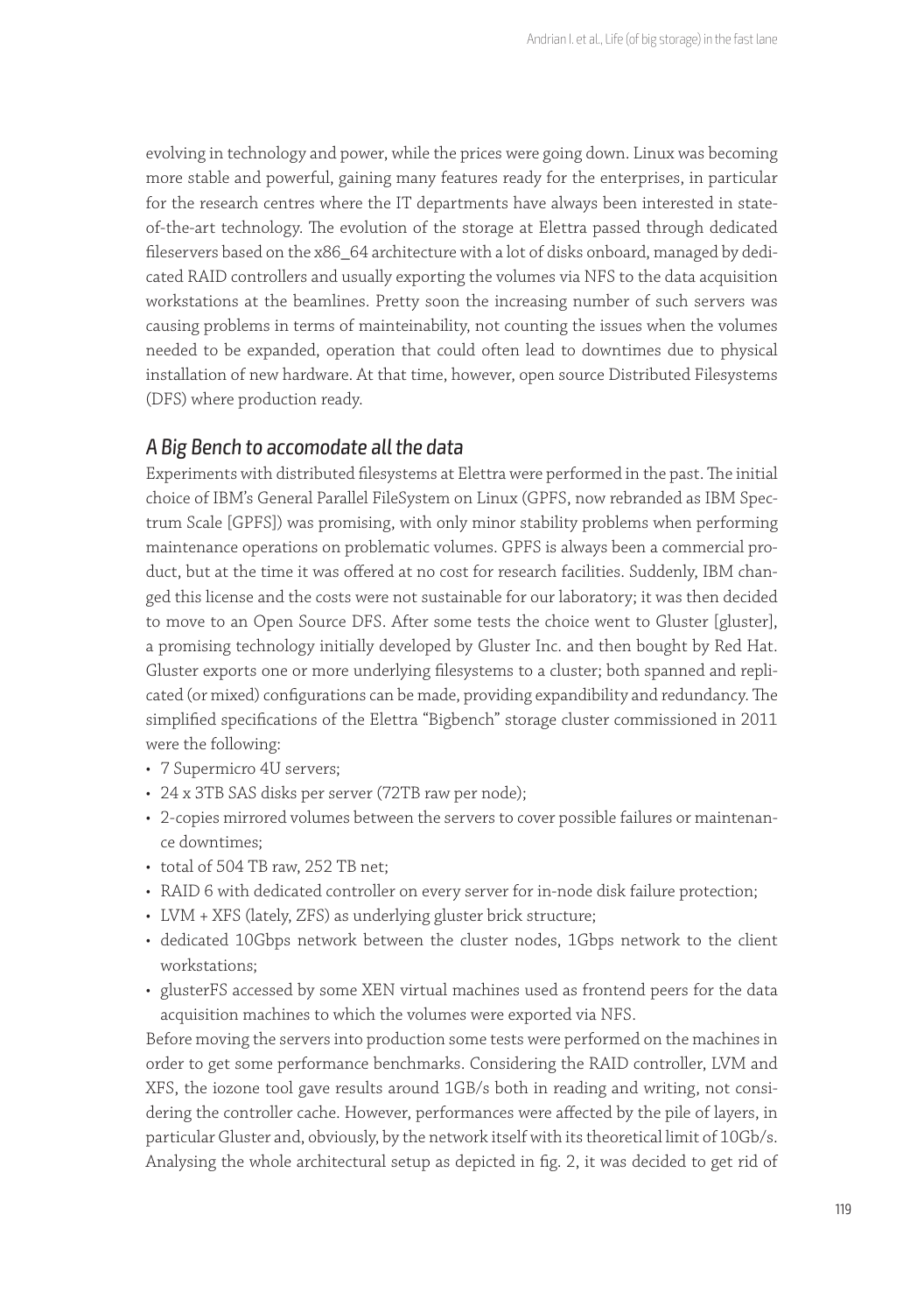two layers: LVM and the RAID controller. This was made possible at first by moving to a different filesystem for the bricks: from XFS to ZFS. The performances of the latter, however, were negatively affected by the RAID hardware connecting the disks.



Tests done with disks directly attached to a simple HBA demonstrated that the ZFS performances were at least at the same level of the RAID+XFS. Added to this, ZFS can act as an LVM with its concept of pools and volumes, so this layer became useless. The resulting configuration, used for additional nodes added to the cluster, is presented in fig. 3.



This solution resulted to be successful and was able to accommodate the needs, in terms of space and speed, of most of the beamlines at the time. However, some strange behaviours were noticed by some beamlines in particular job configurations. The performances dropped down dramatically from time to time: the bottleneck was eventually recognised in Gluster itself. In fact, the Gluster architecture suffers of some limitations, in particular due to its userspace nature for GlusterFS and very poor performance when managing a great number of small files (due to its metadata in the filesystem-only feature). Modular expansion can be performed permitting horizontal scaling, with the constraints, for example, to keep the duality of servers if mirror volumes are to be implemented. These drawbacks, together with the introduction of new detectors with higher storage speed needs, brought the IT department to the decision of a new change in technology.

## Relaxing constraints on a Sofa

Object-based storage, in contrast to filesystem-based storage, was in development for years and many projects were looking promising. Around the end of 2015 the CEPH distri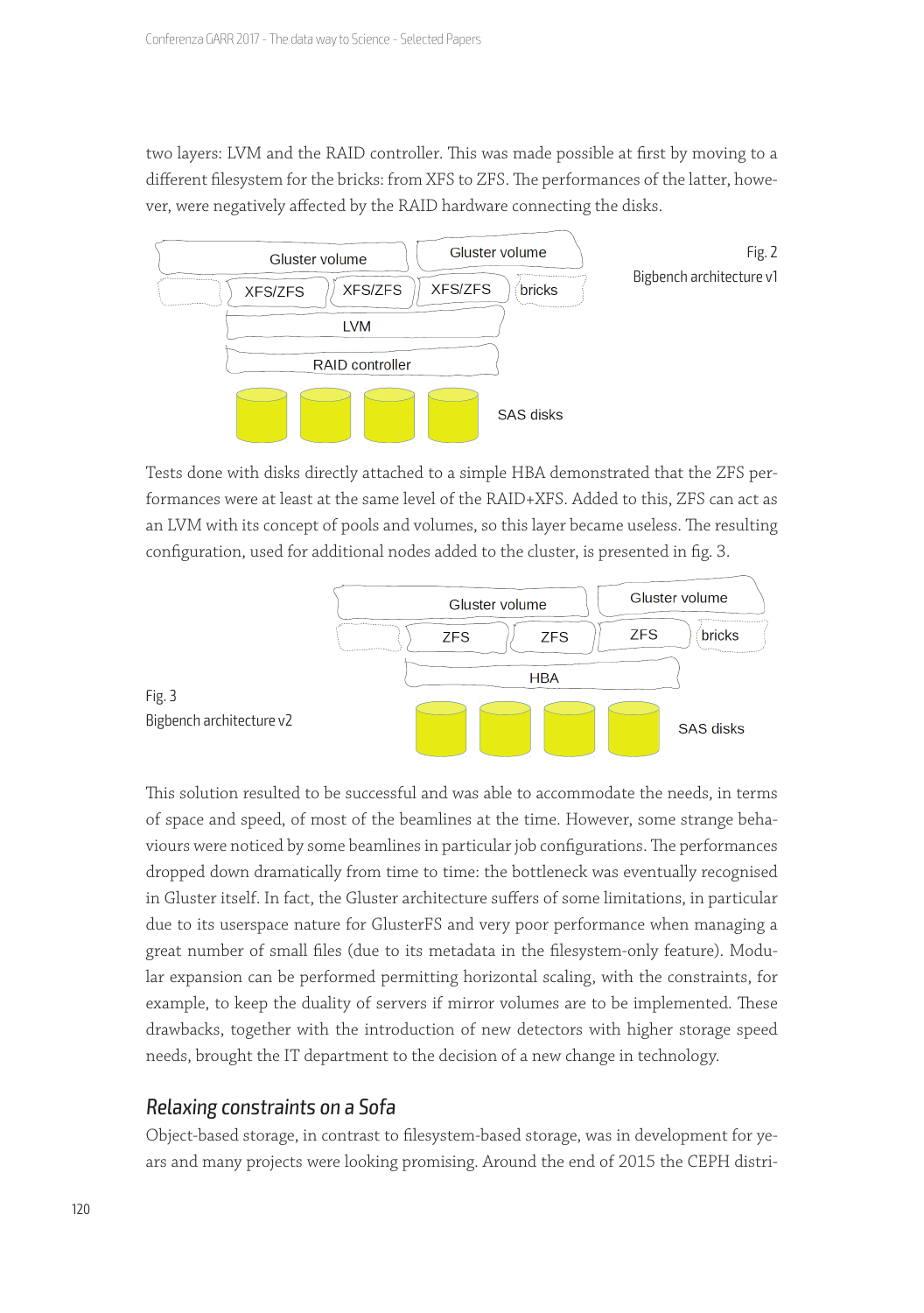buted storage system turned into being stable and some internal tests validated it for its adoption at Elettra. The new storage cluster, Sofa, was born with these specifications:

- 4 3U Supermicro servers (plus other 4 added during a first minor upgrade);
- 20 x 6TB 7200RPM SAS disks per server (120TB raw per node);
- journaling dedicated on 4 SSD per node (one SSD serves 5 HDD);
- CEPH configured in replica 2 between the OSDs (storage units), with copy constrained to be on different nodes;
- total of 480 TB raw (960TB after the upgrade);
- additional "caching" tier for lower CEPH volumes on 3 servers with:
- 20 x 2.5" 600GB 15000RPM SAS disks per server
- journaling on 4 x 800GB HGST Ultrastar SN100 NVMe
- 40Gbps dedicated network for the cluster nodes, 1Gbps,10Gbps and 40Gbps to the clients;
- volumes exported via RBD to KVM virtual machines (Proxmox), used as frontend peers for the data acquisition machines to which the volumes are exported via NFS or SMB.

This solution proved to be a big success in terms of flexibility in allocating storage to clients, horizontal scaleup capability, high iops and I/O throughput. Even if we haven't been able yet to extensively take the system to its I/O limits with data read and written from the clients, during a CEPH self-healing repair due to a number of offline OSDs we were able to see I/O rates above 2.7GBps in combined reading and writing (Fig. 4). However, during an operation session of FERMI's most demanding endstation, an incoming throughput of more than 800MBps has been seen.

Still, we were able to face some issues not foreseen at the time of design. In particular, the choice of having the journaling of 5 HDD OSDs on one SSD was not a good choice for two reasons. We were confident that SSD were very reliable and their speed was optimal for the journaling role, as suggested by the CEPH documentation itself [CEPHSSD]. However, we didn't consider both the total writes limit of SSDs (e.g., a Kingston SE50S37 of 100GB is guaranteed with 310TB of Total Writes – TBW – at 3 Drive Writes per Day – DWPD) and that when an SSD fails it affects 5 OSDs. After only three months of operation we realised that the expected lifetime of our SSDs was one year at maximum – not a great deal in the long term for a critical system like this. In only 4 days we also experienced a sudden failure of half of the SSD installed on three servers due to a manufacturing defect that was present in one production lot. As a result, in that short period we had OSDs in two server being put offline at the same time because of their unavailable journals. The number and location of the remaining OSDs were too small to guarantee the operation, and the system went into a state of mulfunctioning. Fortunately, the design of CEPH is rock solid so that, just after replacing the SSDs and a bit of sysadmin's tricks to help the data relocation routines, the OSDs came back online and the storage was put into service again with no data loss.

## A bigger and better Sofa

We are now expanding the CEPH storage cluster, adding 8 new servers with 24 x 10TB